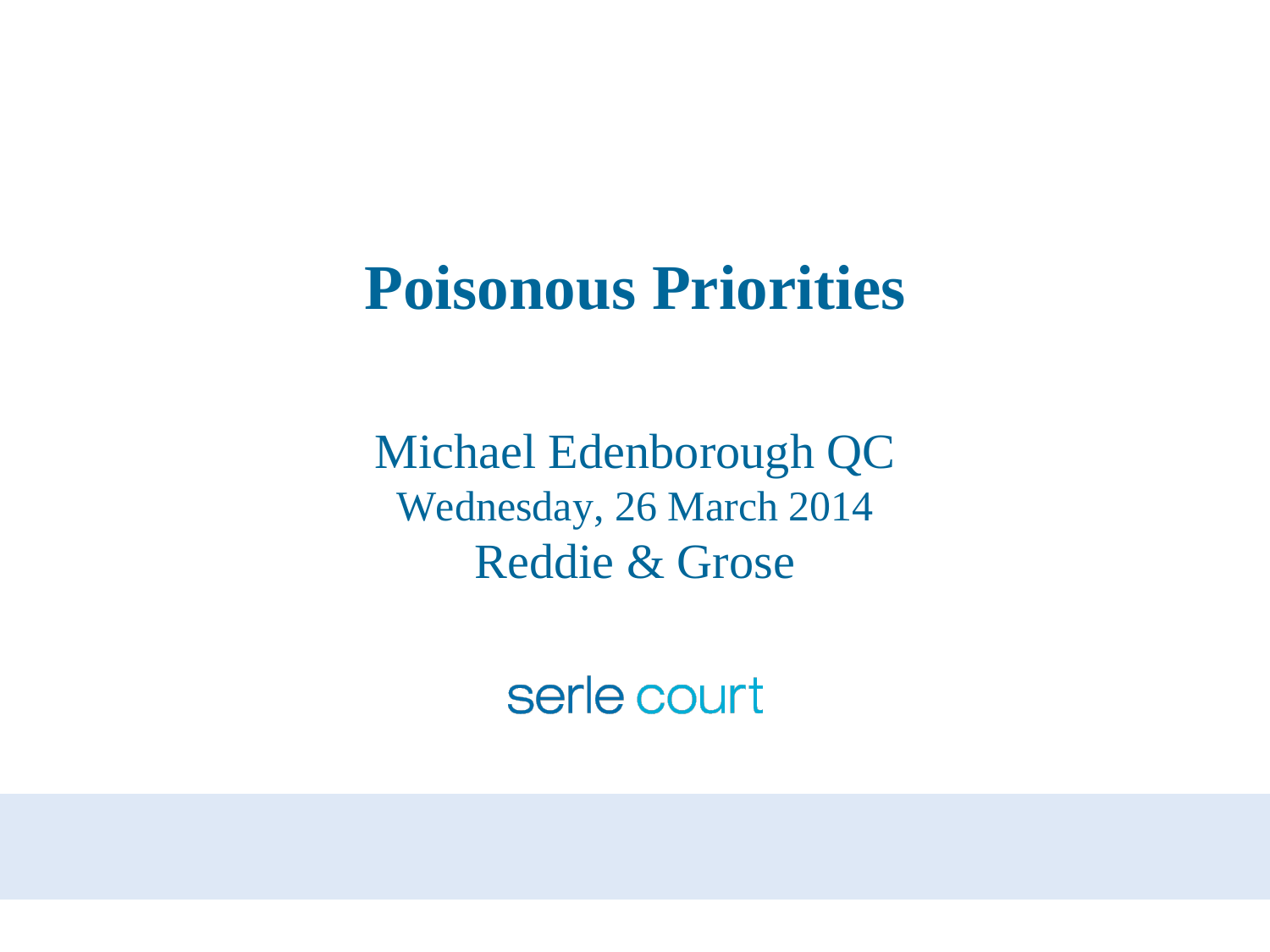#### **Prior Art and Novelty**

- **a patentable invention must be,** *inter alia***, novel to be valid (PA 77 s 1(1))**
- **novel if no prior art (PA 77 s 2(1) / (2)**)
	- *Synthon v SmithKline Beecham* **[2006] RPC 10**
	- **enabling disclosure**
- **a claim lacks novelty if any embodiment within the claim is anticipated**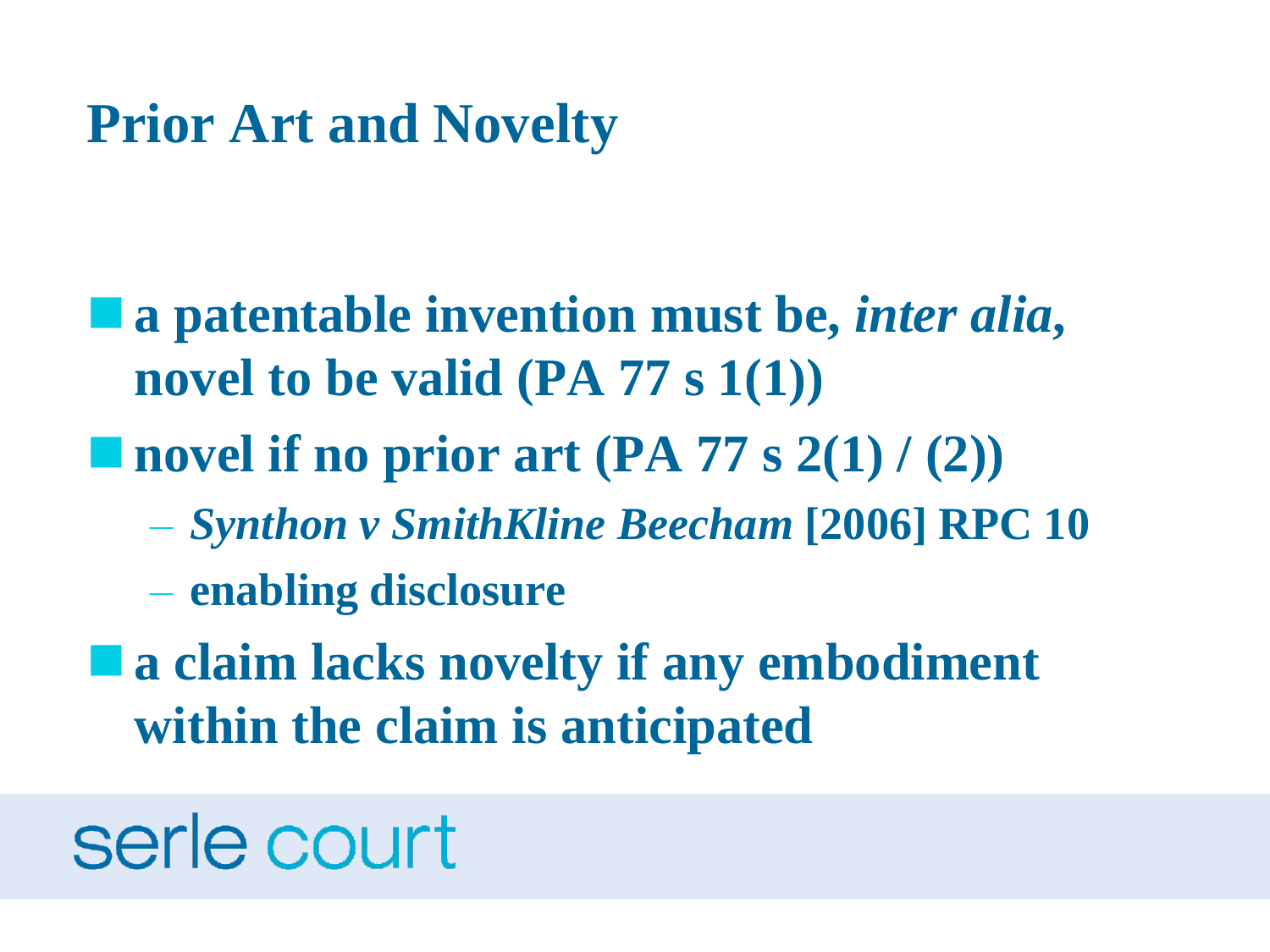#### **Novelty in respect of unpublished applications**

- **PA 77 s 2(3) / EPC as 54(3) & 87-89: the prior art also includes other unpublished applications if:**
	- **the priority date of the other application is earlier, and**
	- **the relevant subject matter is contained in both the application as filed and as subsequently published**
- **avoids two patents for the same invention**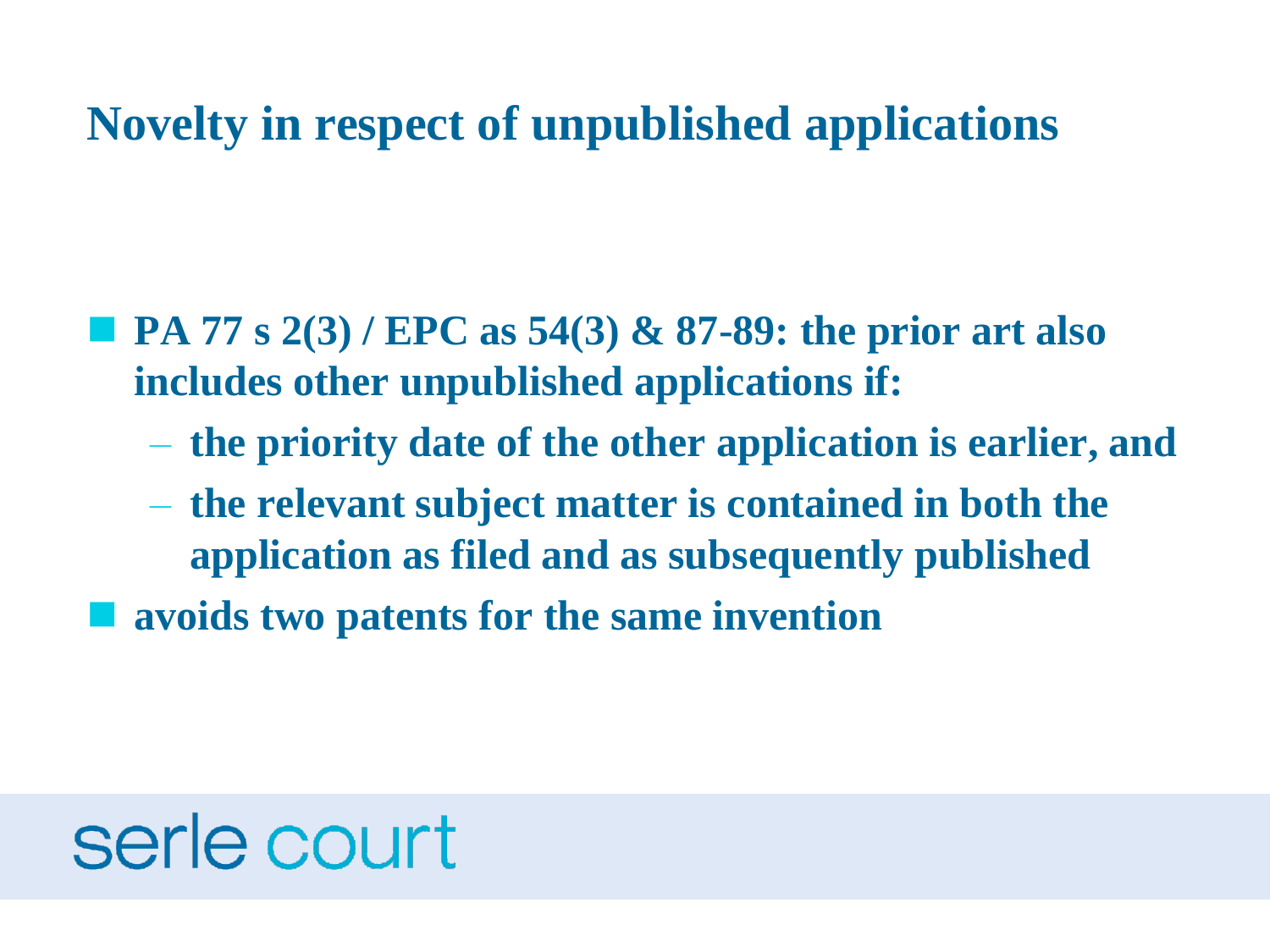#### **Priority**

- **a patent may claim an earlier priority date than its filing date if it is "supported by matter disclosed" in the priority document (PA 77 s 5(2)(a))**
- must be for the "same invention" / "same subject matter" **(EPC a 87(1)/(4), PA 77 s 130(7))**
	- **G02/98** *X/Same Invention* **[2002] EPOR 167**
	- **if a skilled person can derive the subject matter of the claim directly and unambiguously, using CGK, from the previous application as a whole**
	- **interpreted narrowly (metal / Cu tool): to be entitled, the whole scope of the claim must be entitled to priority**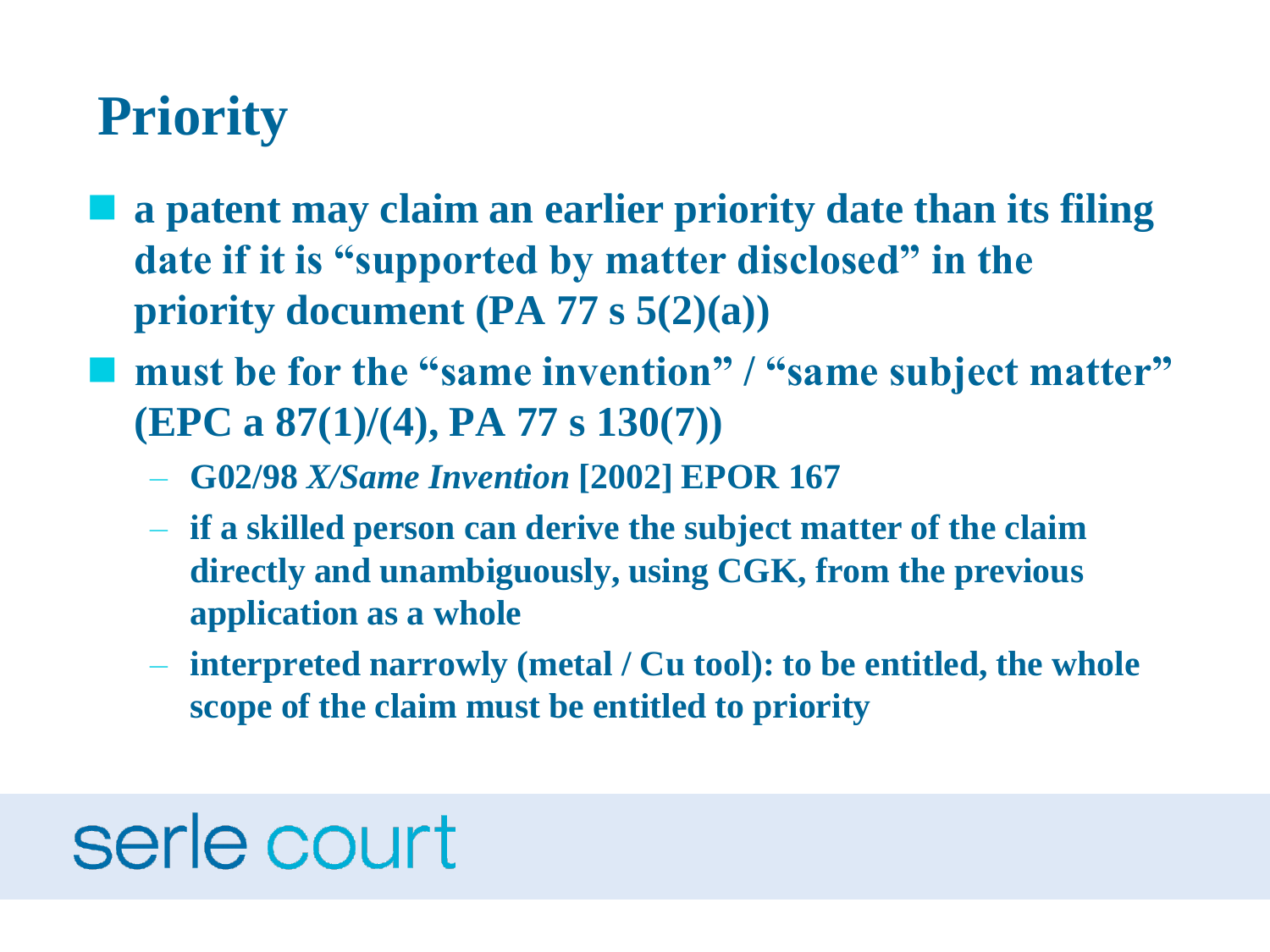#### **Partial Priorities**

- **it is possible to ascribe different priorities dates to different parts of a claim where those parts represent a limited number of clearly defined alternative subject matters (***Novartis v Johnson & Johnson Medical* **[2009] EWHC 1671 (Pat) at [122]) (emphasis added)**
- **this may be done even if the claim has adopted a generic term to describe and encompass those alternatives**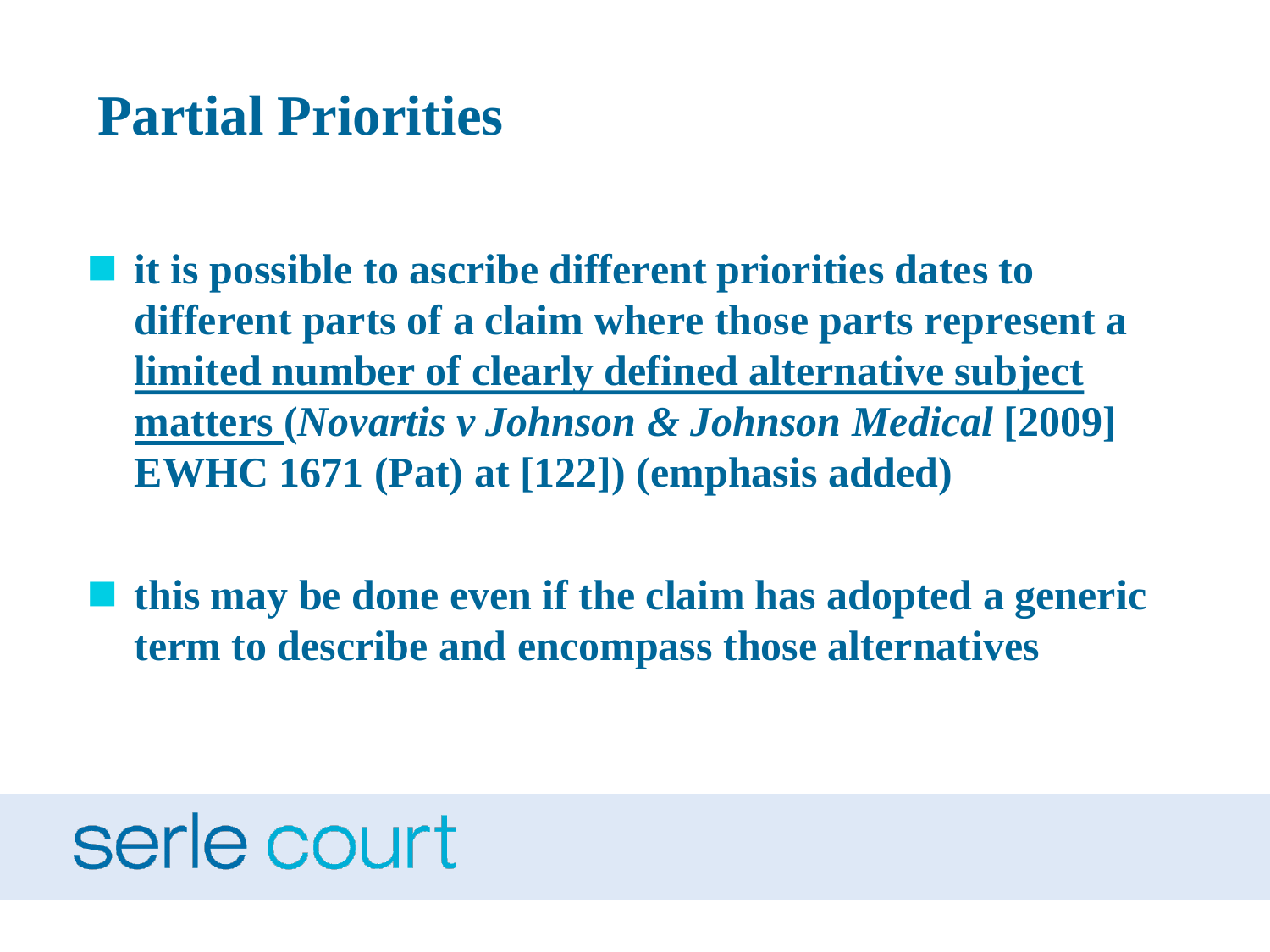#### **Poisonous Divisional**

### **T-1496/11** *Self-verifying Security Documents* **[section 3]**

- **a latter application with a broader feature is not entitled to the priority of the earlier application**
- **a subsequent divisional application with both specific and broad features might then anticipate its own parent**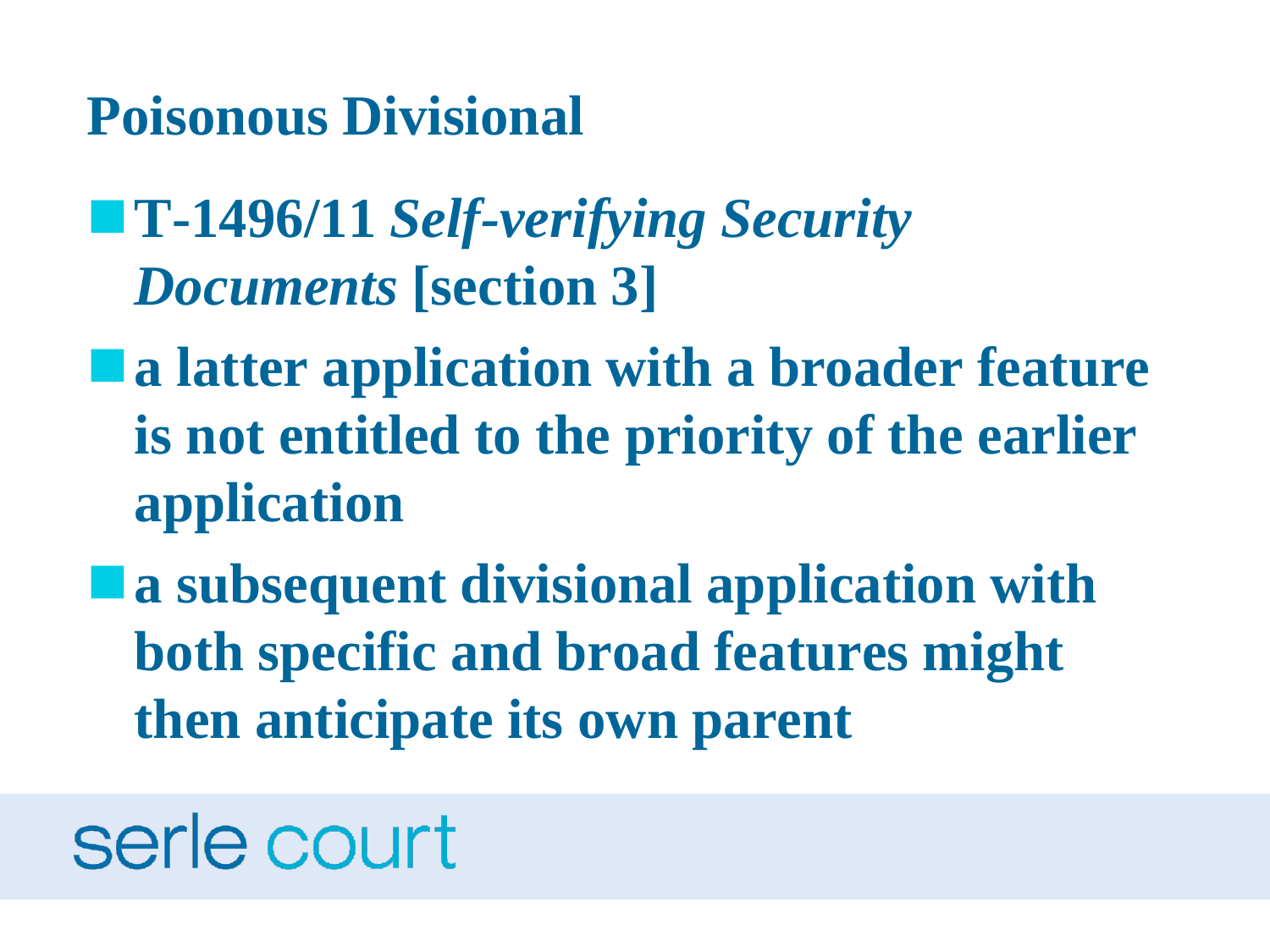#### **Poisonous Priority Document**

- *Nestec v Dualit* **[2013] RPC 32**
- a latter application with a broader feature is not **entitled to the priority of the earlier application**
- as the broader feature did not comprise clearly **defined alternative subject-matters, it could not be ascribe different priority dates to different parts [96]**
- **therefore, priority document was novelty destroying [111]**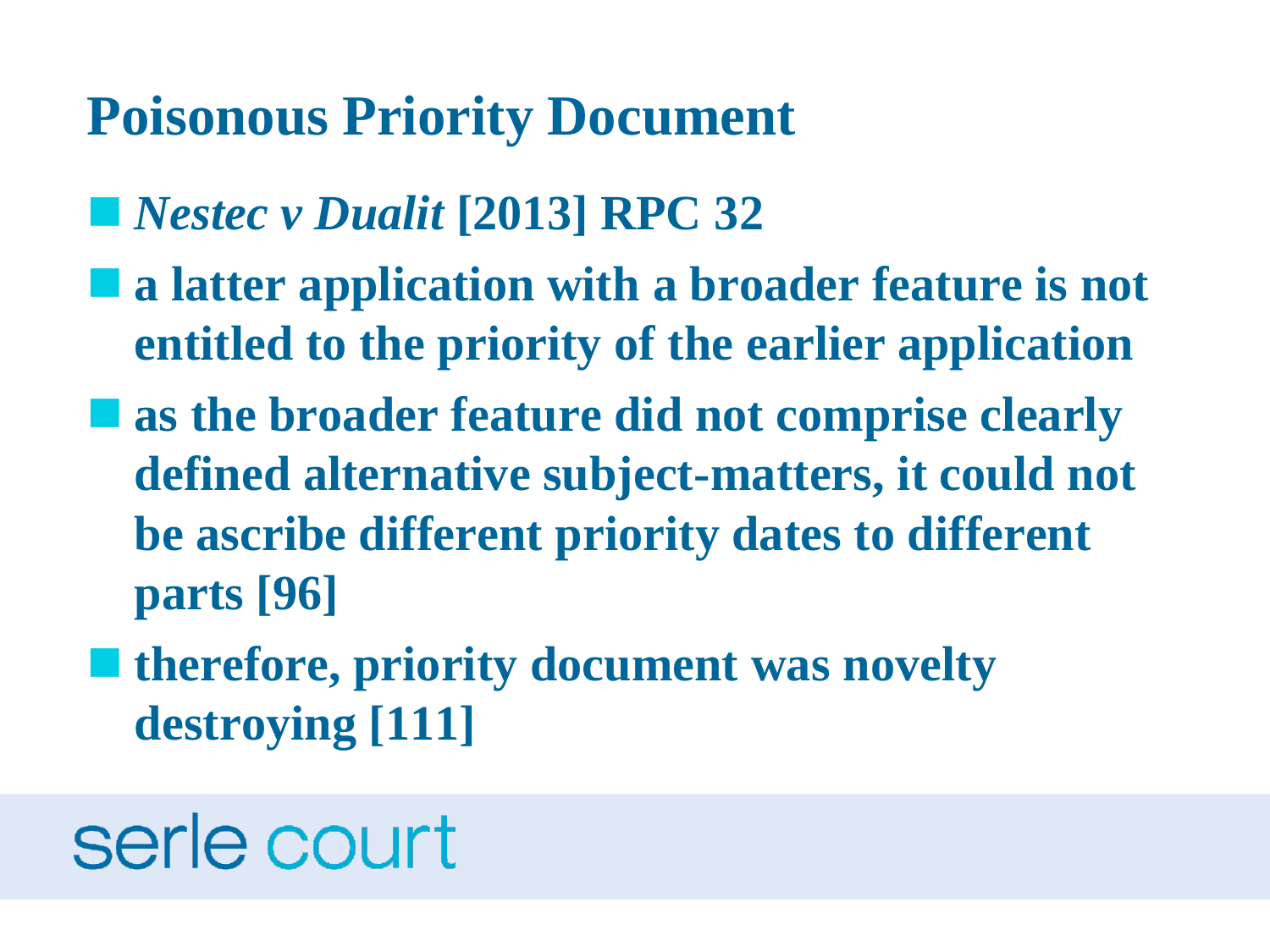#### **Potential Solution**

- **based upon:**
	- **concept of partial priorities, and**
	- **imaginary claim splitting**
- **either two claims or one claim divided hypothetically:**
	- **earlier narrow matter alone**
	- **subsequent wider matter minus earlier matter**
- **earlier narrow matter entitled to priority, and so fine**
- **other wider matter, not so entitled, but not anticipated, and so fine**